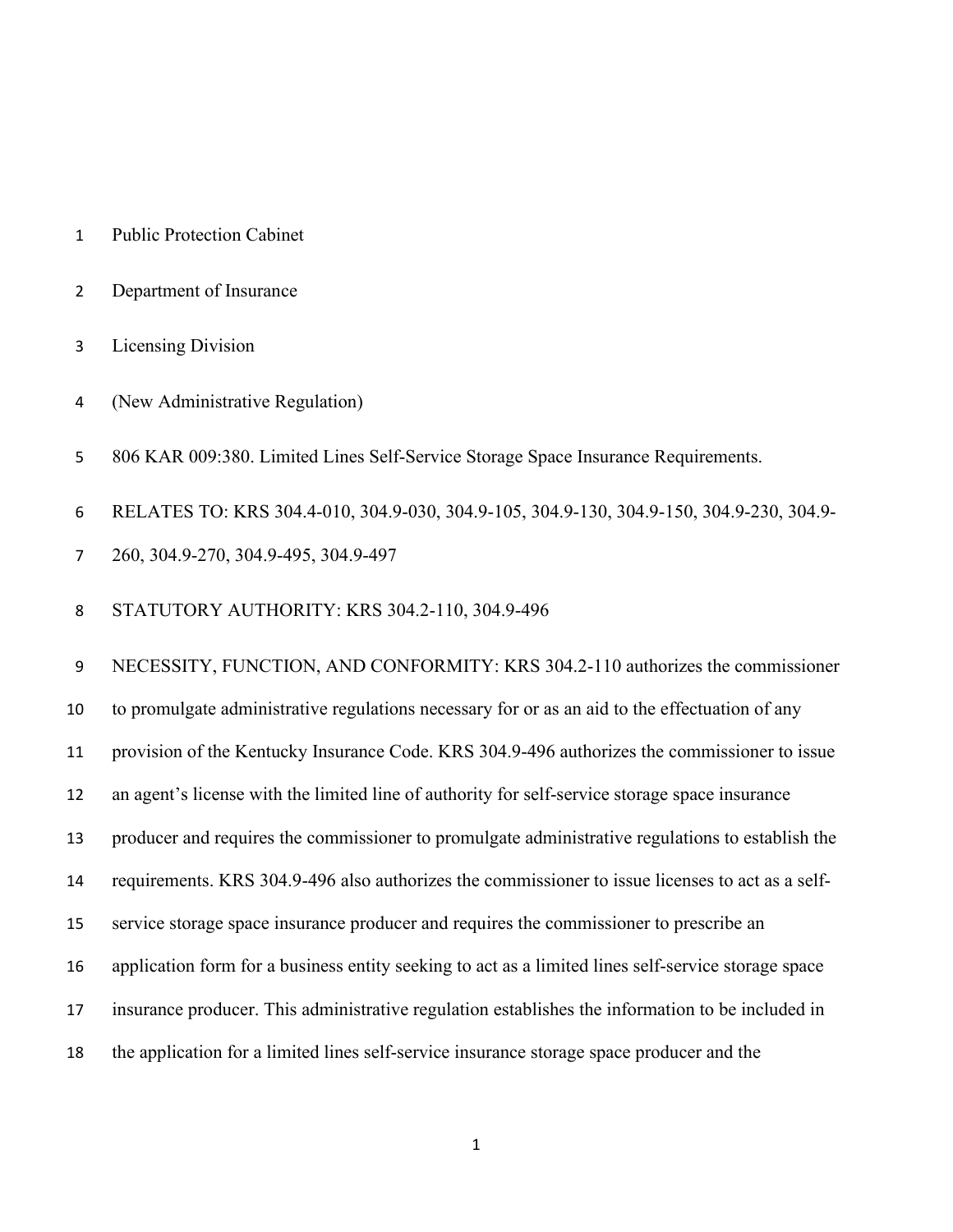|  |  |  | record keeping requirements for a self-service storage facility and their employees who offer and |  |  |  |
|--|--|--|---------------------------------------------------------------------------------------------------|--|--|--|
|  |  |  |                                                                                                   |  |  |  |

disseminate self-service storage space insurance.

Section 1. Definitions.

- (1) "Limited lines self-service storage space insurance producer" is defined by KRS 304.9- 495(1).
- (2) "Self-service storage facility" is defined by KRS 304.9-495(6)
- (3) "Self-service storage space insurance" is defined by KRS 304.9-495(7).
- Section 2. License Application. To apply for a limited lines self-service storage space insurance
- license, an applicant shall submit:
- (1) The appropriate completed form:
- (a) For individuals, Form 8301, incorporated by reference in 806 KAR 9:025;
- (b) For Business Entities, Form 8301-BE, incorporated by reference in 806 KAR 9:025; and
- (c) A register, signed by the licensed limited lines self-service storage space insurance produce
- applicant, as prescribed on the Self-Service Storage Space Location Form, that shall include:
- 1. All facility locations proposed to offer and disseminate self-service storage space insurance by
- the limited lines self-service storage space insurance producer applicant;
- 2. Federal Employment Identification Number; and
- 3. Contact information for each self-service storage facility proposed to offer and disseminate
- self-service storage space insurance, including contact information for any facility operators.